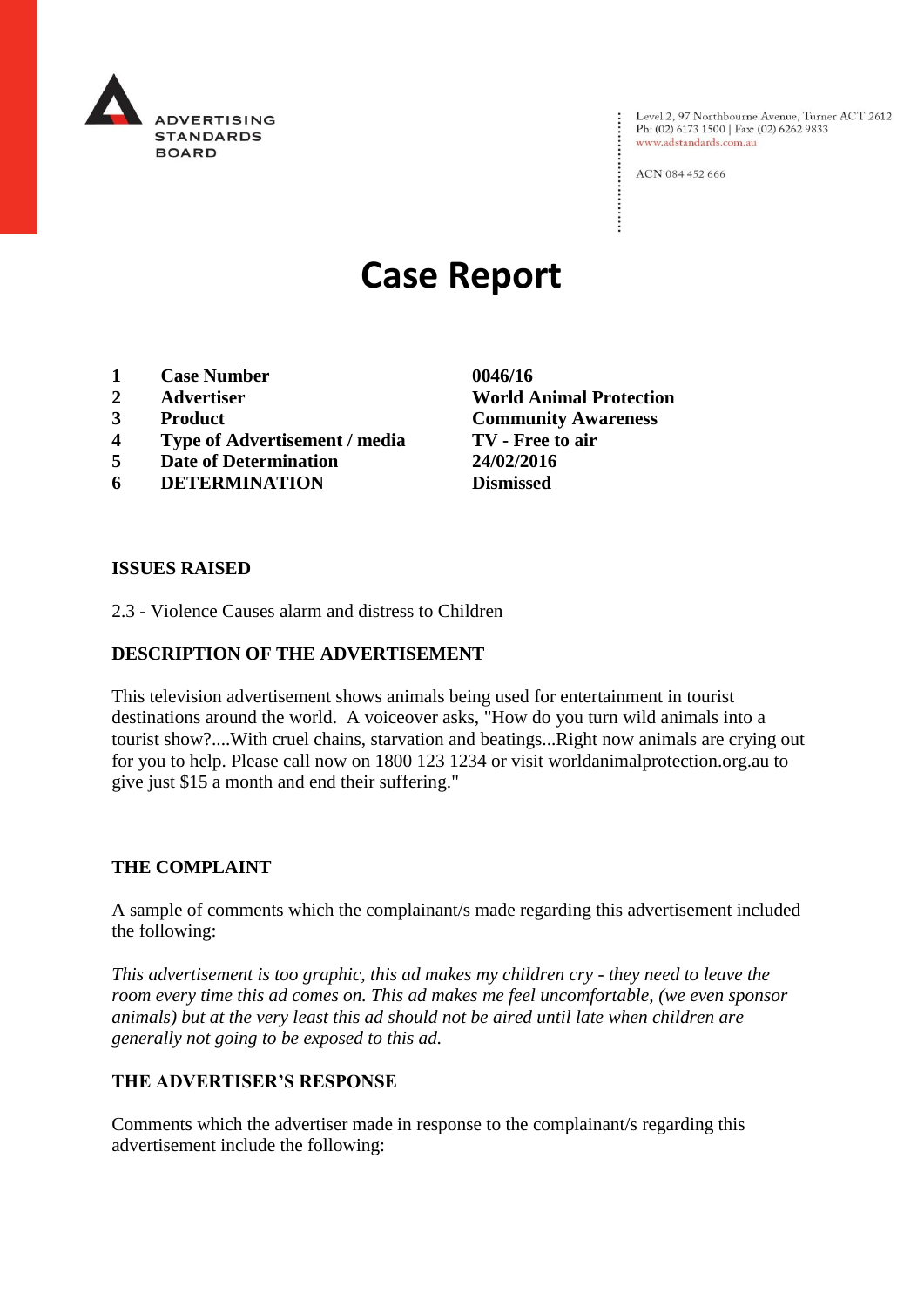*World Animal Protection response*

*World Animal Protection takes all comments from the public very seriously. It is exceedingly unusual for one of our TV appeals to attract even one complaint anywhere in the world.*

*Our TV appeal is true, responsible and restrained in the context of the terrible abuse suffered by animals used for entertainment around the world. Indeed, as we explain below, we have self-censored the footage and descriptions as we do not believe viewers should be exposed to it all.*

*As well as limiting what is shown and described on-screen, we and our media agency pay meticulous detail to ensuring the appeal is not broadcast alongside children's programming.*

*We cannot, of course, monitor what takes place within private homes. We cannot monitor which family members watch which sort of TV at which times.*

*Throughout all we do, we balance our responsibility to work within established broadcast and fundraising guidelines, with our moral and legal responsibility to help animals.*

*In common with many good causes, World Animal Protection relies upon the generosity of the public to fund its important work. And the response to our fundraising TV activity has been overwhelmingly positive since we started using this media as a fundraising tool almost 10 years ago. Our TV appeals inspire people to show their love, care and compassion for animals. The funds raised through our TV campaign are being put to work to save some of these animals from being abused, just to entertain tourists.*

*When people give money to good causes, they do so as an expression of their passionately held beliefs and their desire to make the world a better place. Fundamentally, people want to make a difference. In order for them to make a difference, good causes need to make people aware of both bad things, and the good things that are done to alleviate the bad things. There needs to be a balance of a problem that needs to be solved, and enough hope or optimism to show that the organisation is able to do this important work.*

*For example, an appeal to feed starving children needs to show children who need food. This is something no one hopes to see, but is important so that people understand where and how they can help.*

*Appeals for cancer research may feature people who have cancer.*

*For animals being poorly treated or abused, people need to understand the reasons why this is happening and why we need to stop it. What we never do is show any of the extremes of animal abuse. Never.*

*In World Animal Protection TV appeals around the world, we feature a wide range of animals, we show the threats they face, and we offer people the opportunity to support our work to save animals from being harmed.*

*We take very seriously our responsibility to tell the truth. However, we know we cannot tell the whole truth of the threats that face animals who are used for entertainment – because the full reality would be too strong to feature in a TV appeal.*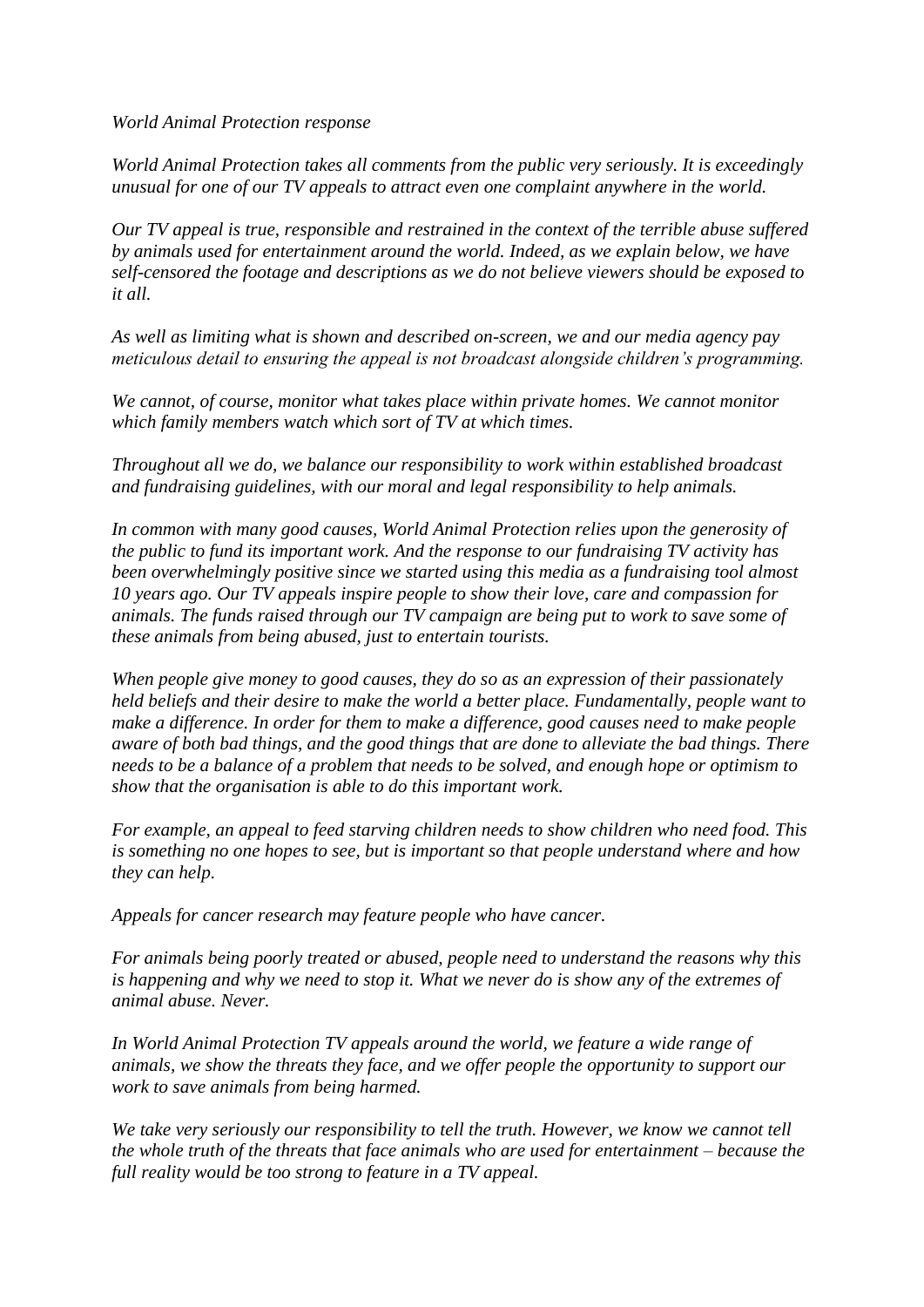*Therefore we do very strongly self-censor our TV appeals. Of course, we do not wish to alienate people and have them turn away, but quite the opposite. World Animal Protection cannot operate, and endangered or abused animals cannot be saved if we alienate the public on whose support we rely. And the positive response to date does strongly indicate that people both support this work, and our approach.*

*In terms of our self-censorship of our appeal, we:*

- *Have not included the most powerful parts of the footage*
- *Have ensured that the strong footage that is included, is on screen for a short time.*

*• Have ensured that the viewer is given a clear sense that we can stop animals being harmed.*

*In addition, in order to properly discharge our responsibility towards children, we have also briefed our media agency to follow the CAD guidelines that followed this ad being classed as a PG:*

### *CAD Requirement:*

*PG – Parental Guidance "P" Definition: Parental Guidance Recommended May be broadcast at any time of day, except during P and C programs or adjacent to P or C periods. Product Description: Commercials which comply with the PG classification criteria in Appendix 1 of the Code of Practice and which contain careful presentations of adult themes or concepts which are mild in impact and remain suitable for children to watch with supervision.*

*We have gone through the CAD approvals process to ensure that this ad is acceptable to be broadcast during PG viewing times. In order to obtain this PG rating, we have supplied scripts, substantiation to back up claims made in the ad and a final copy of the ad. After reviewing all this, a PG rating was given.* 

*We do not believe we could have done more either morally or legally to act responsibly.*

*We appreciate that every individual who watches the appeal will see it in a different way. We try hard to ensure that our TV appeals do not make people turn away – if we make people turn away, we deny them the opportunity to give, and we can't afford that.*

*We seek to offer people the opportunity to put right something that is wrong, and we do this responsibly.*

*In terms the code of ethics, we believe the appeal complies entirely. Namely:*

- *It complies with the law.*
- *It is neither misleading nor deceptive.*
- *It contains no misrepresentation likely to cause damage to the business or goodwill*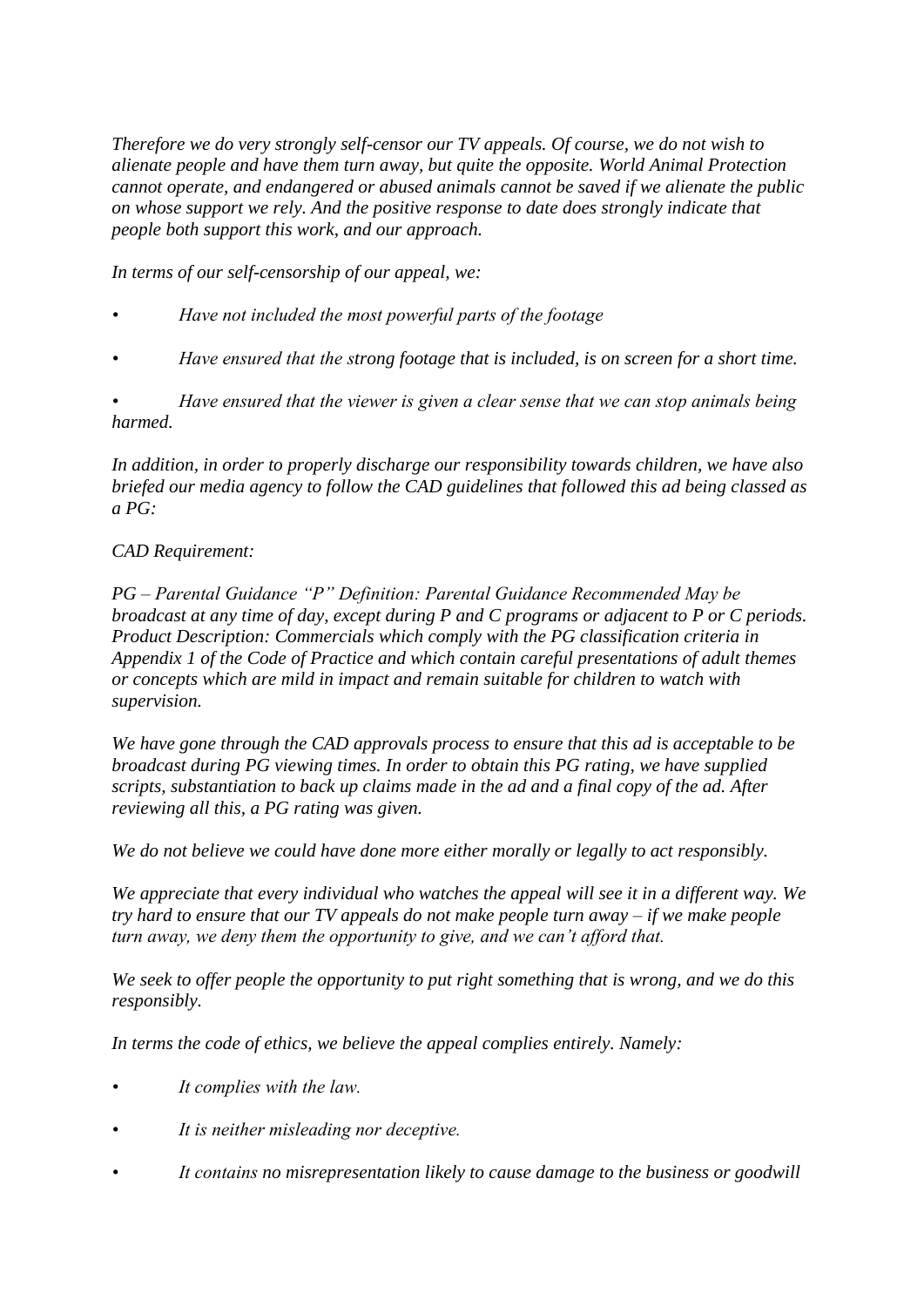*of a competitor.*

*• It does not exploit community concerns in relation to protecting the environment by presenting or portraying distinctions in products or services advertised in a misleading way or in a way which implies a benefit to the environment which the product or services do not have.*

*• It does not make claims about the Australian origin or content of products advertised in a manner which is misleading.*

*• It does not portray people or depict material in a way which discriminates against or vilifies a person or section of the community on account of race, ethnicity, nationality, gender, age, sexual preference, religion, disability, mental illness or political belief.*

*• It does not employ sexual appeal in a manner which is exploitative and degrading of any individual or group of people.* 

*• It does not present or portray violence unless it is justifiable in the context of the product or service advertised.*

*• It treats sex, sexuality and nudity with sensitivity to the relevant audience.*

*• It uses only language which is appropriate in the circumstances (including appropriate for the relevant audience and medium). Strong or obscene language is avoided.*

*• It does not depict material contrary to Prevailing Community Standards on health and safety.*

*We completely understand that the ad could be uncomfortable for some viewers, which is why we ensure it is only run during PG viewing times, and not adjacent to any children's programming as specified by the CAD guidelines.* 

*We appreciate that there are some viewers who find some of the less pleasant things in life – hungry children, homeless people, people who are sick, animals that are sick or abused – difficult to watch, but we also believe that TV can play a crucial role in enabling good people to support good causes and thus make the world a better place.* 

## **THE DETERMINATION**

The Advertising Standards Board ("Board") considered whether this advertisement breaches Section 2 of the Advertiser Code of Ethics (the "Code").

The Board noted the complainant's concerns that the advertisement depicts graphic imagery of animal cruelty which is not appropriate for children to be exposed to.